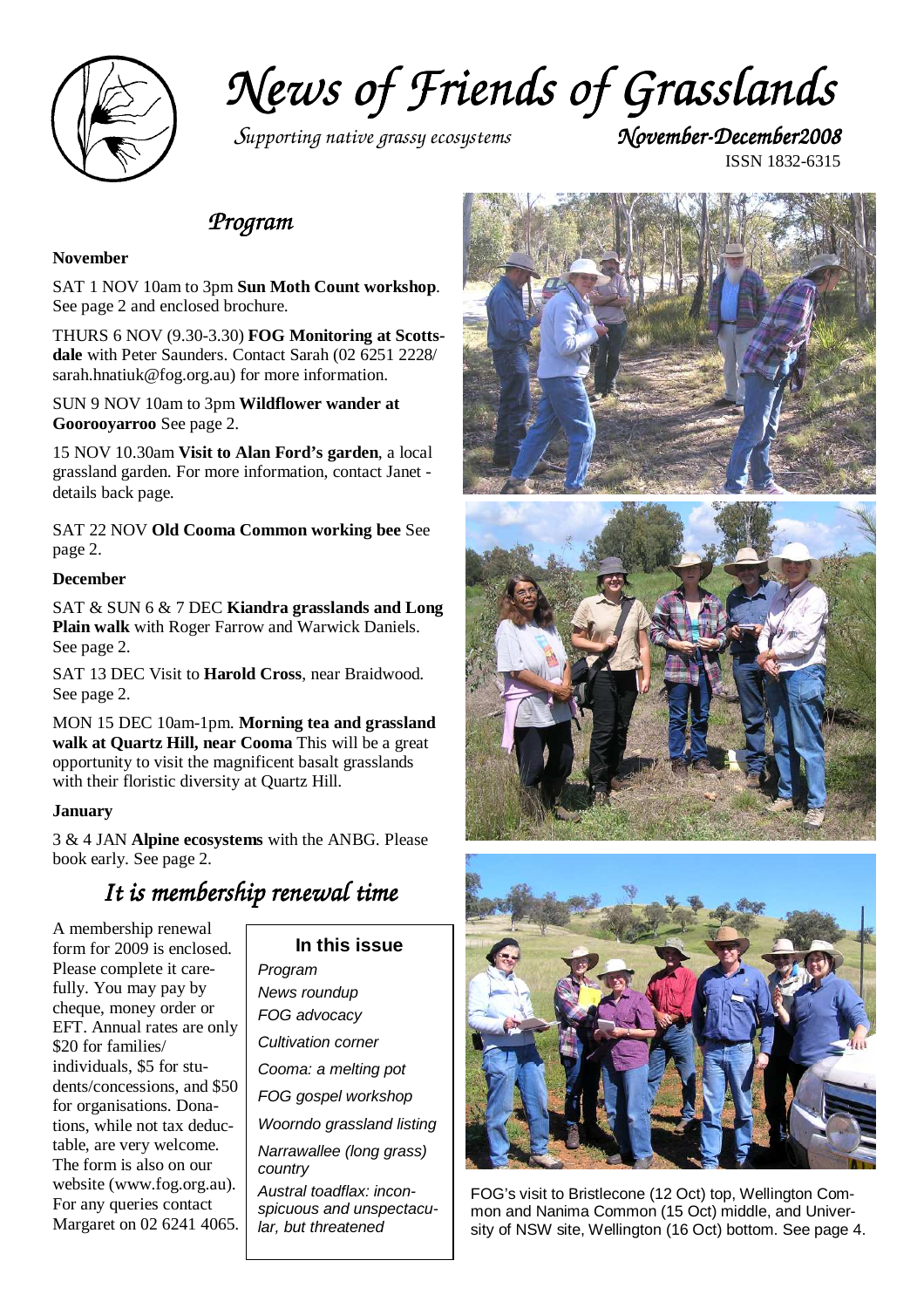# *More program information*

### **Wildflowers at Goorooyarroo**

SUN 9 NOV FOG is joining Field Naturalists for a visit to Old Jones Hill (Goorooyarroo) to see what we hope will be a good grassland wildflower display. We plan to meet at the entrance on Horse Park Drive - bring your own lunch. For further details contact Tony on tony.lawson@fog.org.au or 6161 9430 .

### **Old Cooma Common**

SAT 22 NOV The next working bee at Old Cooma Common (OCC) is on 22 November, 9:30 to 3:30pm. Attending a working bee provides a good opportunity to visit a good example of one of the most interesting and diverse basalt grasslands on the Southern Tablelands, with expansive views over the Monaro landscape, develop skills, and catch up with other FOG members.

OCC is a grassland reserve, located off the southern end of Polo Flat Road, Cooma, and has been established by FOG and Cooma Monaro Shire Council. It is fascinating to visit any time. It contains two threatened and one rare plant species.

FOG holds working bees there in March and November each year which may involve control of St John's wort and African lovegrass, cutting and daubing briars, seed removal, mapping weeds, and applying monitoring procedures. Some tasks do not involve working with herbicides. Taking part in the bees, is a good way to learn about grassland management.

FOG has recently helped Council win substantial funding assistance from the NSW Environmental Trust to embark on an innovative new management regime for the reserve. This new project will involve FOG members in some new management activities in addition to the ongoing background weed control. We are optimistic that this

will herald an improved future for this high profile grassland.

At lunchtime we buy lunch and retreat to a more shaded area. Enquiries and car pooling: Margaret Ning and David Eddy, see contact details back page.

### **Sun Moth Count Workshop 10-3pm, 1 Nov Canberra University**

FOG has won the grant to assist in research on the Golden Sun Moth. So please make time to attend the workshop and become a moth counter. Alternative workshop times available. See enclosed brochure.

### **Kiandra and Long Plain walks**

SAT/SUN 6 & 7 DEC Easy walks, spectacular scenery and showy wildflowers will be on the agenda when Roger Farrow and Warwick Daniels take FOG and ANPS members to see Kiandra and Long Plain grasslands. We plan to start from the old Kiandra Hotel now Main Roads depot at 9.30am on the Saturday. This is a 2.5 hr drive from Canberra.

The general plan is to spend the first day at Kiandra grasslands and the second day at Long Plain possibly venturing as far as Blue Holes and the Cooleman Plain (karst landscape). Some 4 WD drivers will possibly be returning on the Monday via the Broken Cart FT and Barnett's Road to the Canberra Tumut Road (the Brindabella road being closed). On Friday and Saturday night non-campers can stay at Talbingo where there is a motel and only 37k from the Long Plain Road and few clicks more to our proposed camping area at Long Plain Hut. Roger and Warwick will be going down on the Friday to set up camp. For more details please contact Roger 02 6236 3105, 0427 431 275, or r.farrow@iimetro.com.au.

### **Visit to Harold Cross**

SAT 13 DEC FOG plans a visit to a 40 acre property in the Harold's

Cross area, near Braidwood. The owner Libby would welcome opinions/advice on documenting and managing it. The property consists of a rocky stretch of Harold's Cross Creek, with black-sallee and ribbongum/peppermint woodland, plus a fair bit of native grassland and boggy patches running down to the creek. It's quite high, about 800+m. We plan to arrive at 9.30am Harold's Cross which is about an hour's drive from Canberra/Queanbeyan. There are three ways to get there: a quick (50 minute) but slightly tricky route through the Tallaganda forest via Rossi, which is very scenic and interesting, or more directly via Captain's Flat, and thirdly from Braidwood. Please either bring your lunch/thermos, or buy stuff in Braidwood on the way. For inquiries, to register your interest, and for further information, please contact Janet, details back page.

### **Alpine ecosystems visit**

SAT/SUN 3 & 4 JAN At the July slide afternoon, Joe McAuliffe described the Australian National Botanic Gardens (ANBG) project to record the plants in each alpine community and to collect and test seed as part of the research to see how alpine vegetation may adapt to climate change. As promised, Joe will show FOG members and friends these different communities. Joe is arranging access to the planned sites.

The plan is to spend one day at Merrit's Creek and another on the Ridgeline. We plan to stay at the Lake Jindabyne Hotel on the Friday and Saturday nights, but people can join the group for any part of the weekend that they choose. We propose to meet at the hotel at 9.30am on the Saturday and 8.15am on the Sunday. The cost of a room at the lodge per night, including a hot breakfast, is: Double/twin - \$90.00/night, 3/4 share - \$125.00/ night, and 5/6 share - \$150.00/night. For more information (e.g. car pooling, accommodation and food) contact Janet (before Xmas): details back page.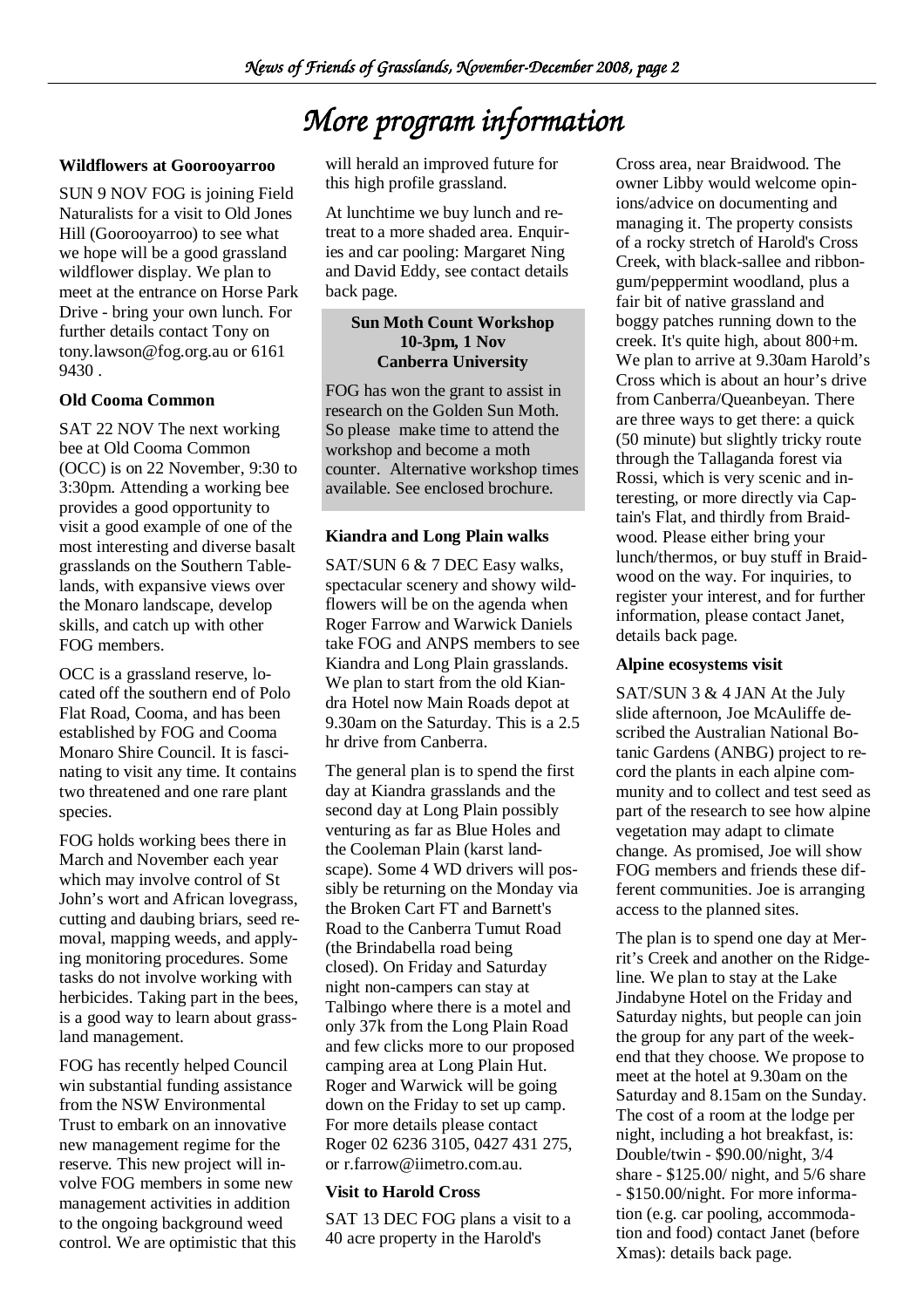### **FOG working bee at Hall**

SAT 20 SEPT Eight FOG members attended the third working bee at Hall Cemetery and work continued on cutting, daubing and removal of woody weeds in the southern woodland area and the removal of lignotubers, some very large, from the secondary grassland area. Work was leisurely in the mild weather but a break for morning tea and chit chat was welcome. Afterwards, several participants joined in the wander to indentify the many plants in flower.



Graeme and Jenny Clarke

The fourth working bee was held 11 October and on this occasion five people attended. As the Hall (Tarengo) leek orchid was in flower, no lignotubers were removed. Another working bee is planned for **Sunday 16 November**  (contact Janet, details back page) for more information. On 10 December, the FOG Hall group will welcome students from St Francis Xavier's College who will assist with weeding.

### **Ingrid's workshop**

12 SEPT FOG members who attended Ingrid Adler's workshop on propagation by division, seeds and cuttings found it very beneficial. This was organised by FOG's Conservation and Cultivation Group. The next visit is to Alan Ford's garden (see cover page for details).

# *News Roundup*

### **Tuggeranong Homestead**  *Jenny Horsfield*

FRI 29 AUG I was pleased that Geoff Robertson was able to make a return visit to Tuggeranong Homestead. Southern ACT Catchment Group Coordinator, Steve Welch, joined us, as well as Rebecca Lamb from Minders of Tuggeranong Homestead (MOTH) and Michael Bedingfield, a MOTH and FOG member. It is about six years now since Geoff gave MOTH invaluable advice about the protection of our remnant grassy woodland and suggested a draft plan of management for this area.

We are still no closer to having a plan of management. However, the whole property is now protected by a full ACT Heritage citation. In the woodland there are wide and flourishing tracts of native grasses whose survival the drought has favoured, and there is some vigorous regeneration of Blakely's red gum and yellow box eucalypts. There are also plenty of weeds! But the grazing of horses has ceased as has the use of the woodland by a local beekeeper. On the whole, MOTH is confident that the woodland is in better shape than it was six years ago when there were huge blackberry and rabbit infestations.

Geoff advised that selective grazing of Pikes Paddock, the area to the north west of the woodland, would be a good fire control measure and also in the long run reduce weeds. He was keen to check out an old tree which he remembered from the previous visit, which was very likely a remnant black sally *(Eucalyptus stellulata)* growing along the original Tuggeranong creekline. The tree is well and truly dead now but we were excited to find that at least four healthy young seedlings are growing in the vicinity- surely a rare find in the Tuggeranong Valley.

Geoff also gave MOTH some useful advice for our forthcoming project *Returning Life to Tuggeranong* 

*Creek*. Through the efforts of Steve Welch we have obtained an ACT Environment grant of \$17,050 to regenerate the banks of the old Tuggeranong Creek, removing woody weeds and encroaching regrowth from the adjacent orchard. Some major clearing of dead trees and regrowth in the orchard itself will take place, with a few scattered historic orchard trees and oaks left in situ.

Both Geoff and Michael gave us some very helpful advice about plantings in the orchard, including sowing of native seed on selected cleared sites and a variety of understorey plants that would help improve the biodiversity of the area.

MOTH is very grateful to Friends of Grasslands for their continuing interest and support.

### **Project management workshop**  *Sarah Hnatiuk*

10 AUG Tony Lawson and I attended a workshop on project management that was sponsored by Toyota and run by Conservation Volunteers. It started with a practical exercise, during which we constructed various items with children's building blocks and saw the different ways in which teams can operate.

The presenter then outlined the necessary components for any successful project which she captured with the acronym: SMART: understanding the Situation in which the project is to be carried out, having a clearly defined Mission, establishing criteria against which the project will be Assessed, listing the Resources needed, and setting up a Time Frame with key milestones.

We were then asked to fill in worksheets on these in relation to our own projects, in our case, the FOG Sun Moth Count, and to describe the results to the other attendees. We also looked at risk management and the stakeholders in our project. It was a well-presented, useful and interesting workshop.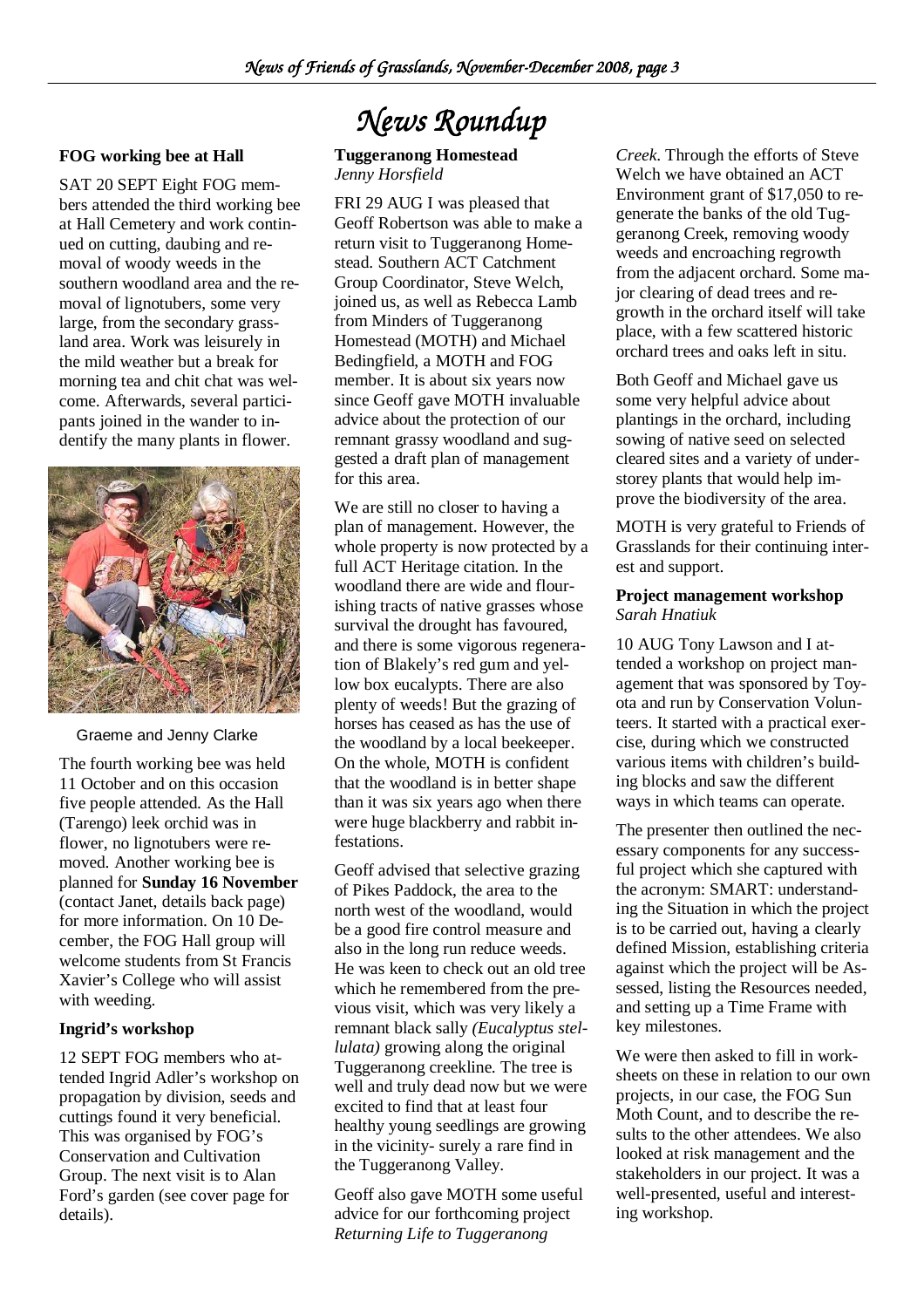### **We've been everywhere**

Sometimes the FOG program gets a little busy. Here is an example - Sat 11 Oct, Hall Cemetery working bee, then to Richlands near Taralga (same day), Bristlecone near Wombeyan Caves (12 Oct), FOG on-ground and extension meeting (13 Oct), Wellington (Nanima and Uni of NSW site (14-16 Oct), Maior's Creek Cemetery and Back Creek TRS (18 Oct) and Dunlop Grassland (19 Oct). Some photos may be found on the cover page, with Back Creek below. More complete reports on these activities are planned for future issues.



The Commissioner for the Environment and Sustainability has recommended protection of the few remaining areas of high conservation value including natural temperate grasslands in the Majura and Jerrabomberra valleys, yellow box–red gum grassy woodlands at Kinlyside, Kama and Molonglo Valley, and the snow gum–candlebark tableland woodland. Lands identified for nature conservation should be protected under the Territory Plan in a timely manner, with priority given to

Jerrabomberra East native grassland nature reserves.

The Commissioner has also recommended consideration of Goorooyarroo and Mulligans Flat nature reserves for designation as a national park, perhaps as part of a network of areas considered for designation as a national park or be given

additional protection and recognition by some other overarching designation.

The report notes that use of native species, particularly native grasses, in the ACT's conservation, restoration and landscaping projects has the potential to make an important contribution to recovery of native ecological communities and maintenance of their ecological integrity. The Commissioner has recommended that an interim policy to allow for limited commercial seed collection on selected unleased sites be developed and implemented, pending completion of the review of the Nature Conservation Act.

The report also notes the recent contention about management of eastern grey kangaroo populations in some areas of the ACT under continuing dry conditions. The Commissioner has recommended finalising, implementing and monitoring the kangaroo management plan for the whole Territory, in consultation with the

community occurring at the planning stage.

Another recommendation is to improve the scientific knowledge of managers and custodians of the ACT nature conservation estate by continuing existing research, monitoring and evaluation programs, and also by ensuring threatened species and communities, and river biodiversity are the subject of research and monitoring programs, with results from these informing management actions.

The full report can be found at http:// www.envcomm.act.gov.au/ soe/2007actreport.

### **New orchid species**

Jim Kelton has reported to FOG that two more leek orchids have been declared as Critically Endangered by the NSW Scientific Committee. These are *Prasophyllum innubum*  and *P. keltonii*. *P keltonii* is only known from the Brandy Marys Leases. These were nominated by Peter Branwhite.

*P. innubum* has a couple of populations in Bago State Forest but the largest known population occurs on the Brandy Marys leases. These add to the already significant number of Scientific Committee listed Endangered species occurring within the leases, some extending onto adjacent parts of McPhersons Plain, including *P. bagoensis, Diuris pedunculatum, Pterostylis oreophila,* and *Thelymitra atronitida.* 

Jim is disappointed that six other nominations may not go ahead because too little is known of their distribution to complete their assessment, despite extensive searches for more populations of species over many years. There are some eight other undescribed species that Peter and he have found in the area.

### **Correction**

The photo on the cover page of the previous newsletter wrongly described the shell as a trilobite fossil, whereas it was a brachiopod valves fossil.



**ACT State of the Environment Report 2007/08** *Naarilla Hirsch*

The ACT State of the Environment Report 2007/08 was tabled in the ACT Legislative Assembly on 7 August 2008. The report covers the period from 1 July 2003 to 30 June 2007, and contains a number of recommendations of relevance to FOG's work in its Conserving Biodiversity section.

The report acknowledges that grasslands continue to be under great pressure with several areas destroyed or under threat at the airport and/or threatened by overgrazing from kangaroos on Defence land at Belconnen and Majura. It also notes that it is too early to report whether the severe decline of the Majura population of the grassland earless dragon (be it due to the recent drought and/or overgrazing by kangaroos or some other reasons) will lead to local extinction. However, recovery of the grassland habitat and improved management of this important area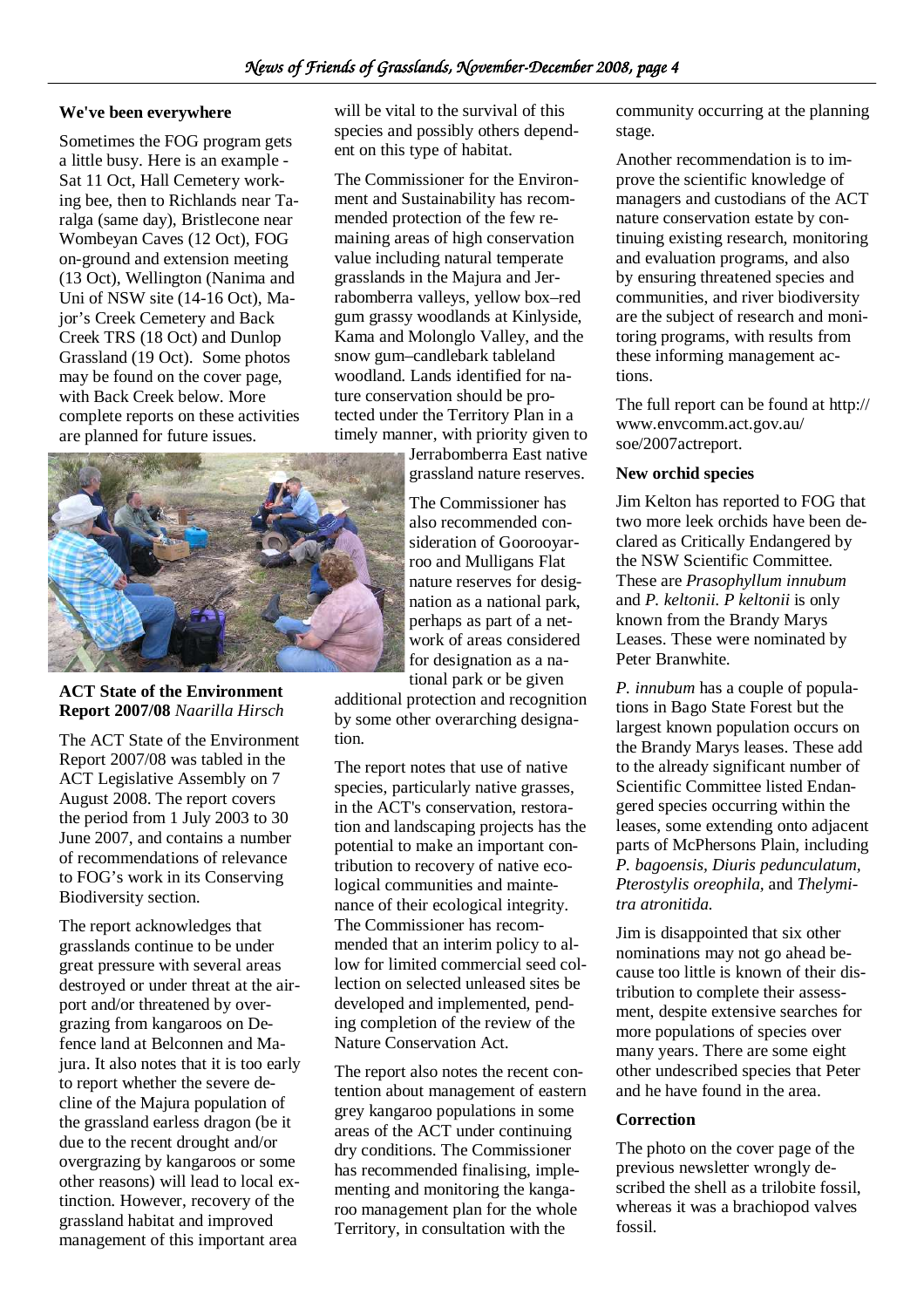### **Threats to biosecurity**

*Sarah Hnatiuk* 

16 SEPT Tony Lawson and I attended a *Science Café* on how to get more people interested and involved in monitoring for the pests, weeds and exotic diseases that might threaten Australia's biosecurity. The full title of the café was *Threats to Australia's biosecurity: how community science by volunteers can help.* It was held at the National Museum as part of a research project called *Community Detectives* being run by the ANU's National Centre for Epidemiology and Population. The proceedings were led by ABC666 presenter, Genevieve Jacobs, and Jason Alexandra of the Murray Darling Basin Commission with a panel of experts, Denis Saunders, President of the World Wildlife Fund, Lorraine Higgins, CEO of Volunteering ACT, and Drew English, Conservation Volunteers Australia.

The discussion was lively and canvassed a wide range of ideas from how to define biosecurity threats, 'sleeper' threats that climate change might trigger, and what role there is for the public to contribute. Participants drew on their experience of a variety of community science projects to define what is needed if these projects are to contribute to Australia's biosecurity. Some projects rely on local people so familiar with their environment that they can recognise when something unusual appears, while others target a specific threat already here, such as the Argentine ant. Some of the elements for successful contributions from the community are: first, enthusiastic individuals, groups and networks able to detect threats as a result of their training or familiarity with the local environment, second, awareness campaigns about where to report unusual plants, pests or diseases, third, a central agency that acts in response to information provided, and fourth, light-handed oversight of, and feedback to the volunteers.

As we arrived at the start of the café, we were each handed a device that allowed us to transmit answers to questions displayed on the screen, such questions as 'can the community contribute to Australia's biosecurity?' The questions we answered at the start of the session were asked again at the end, the answers showing a decided shift among the audience to a more positive view of how far the community can contribute.

### **Visit to Yellow bellied glider**  *Jim Kelton*

The endangered population nomination by High Country Conservation Alliance Inc (HCCA) for the Bago Plateau population of yellow bellied gliders has had a Preliminary Determination by NSW Scientific Committee (16 May 2008). HCCA should be congratulated on their outstanding effort - some members of FOG are also members of HCCA.

Meanwhile the destruction of habitat continues at the hands of Forests NSW under the shameful terms of the Southern Regional Forest Agreement for the Tumut Subregion. It will be interesting to see what additional conditions will be put on forest operations, if any!

### *FOG advocacy FOG Bernadette O'Leary*

I have included summary information on recent advocacy below. Copies of submissions and related letters are made available on the FOG website at www.fog.org.au.

### **September**

FOG made a submission on the EPBC referred **proposed taxiway extension at the Canberra International Airport**. FOG expressed its appreciation of the quality of the report, but supported the recommendations reluctantly, in principle, recognising that this action is one of a series of actions which has over time allowed the CIA to destroy areas of Natural Temperate Grassland, and habitat for grassland earless dragon and other threatened species. FOG welcomed the requirement, as it had

advocated that suitable offsets (provided these are substantial) be agreed to before approval to proceed is given. Such offsets could ensure permanent protection of grasslands and grassland threatened species elsewhere.

### **October**

FOG made a submission on the EPBC referred proposed remediation work at the Belconnen Naval Transmission Station, a high quality grassland remnant, and home for several threatened species including the Golden Sun Moth. FOG expressed concern that the proposed works were intended to bring the site to a standard suitable for housing development, when the clear intention of both the Commonwealth and ACT governments was to create a grassland reserve on at least part of the site. FOG's stated view was that the proposed works would destroy or degrade areas of threatened ecological communities and species without sufficient justification and that, before any remediation occurs, the proposal should be reworked to protect those significant conservation values.

FOG also provided comments towards draft terms of reference for a strategic environmental assessment jointly by Australian and ACT governments - for the proposed development of Molonglo and North Weston. FOG welcomed such an assessment, which it sought in earlier comment phases.



Contact Sally.brown@uq.net.au, Telephone 07 3201 2808,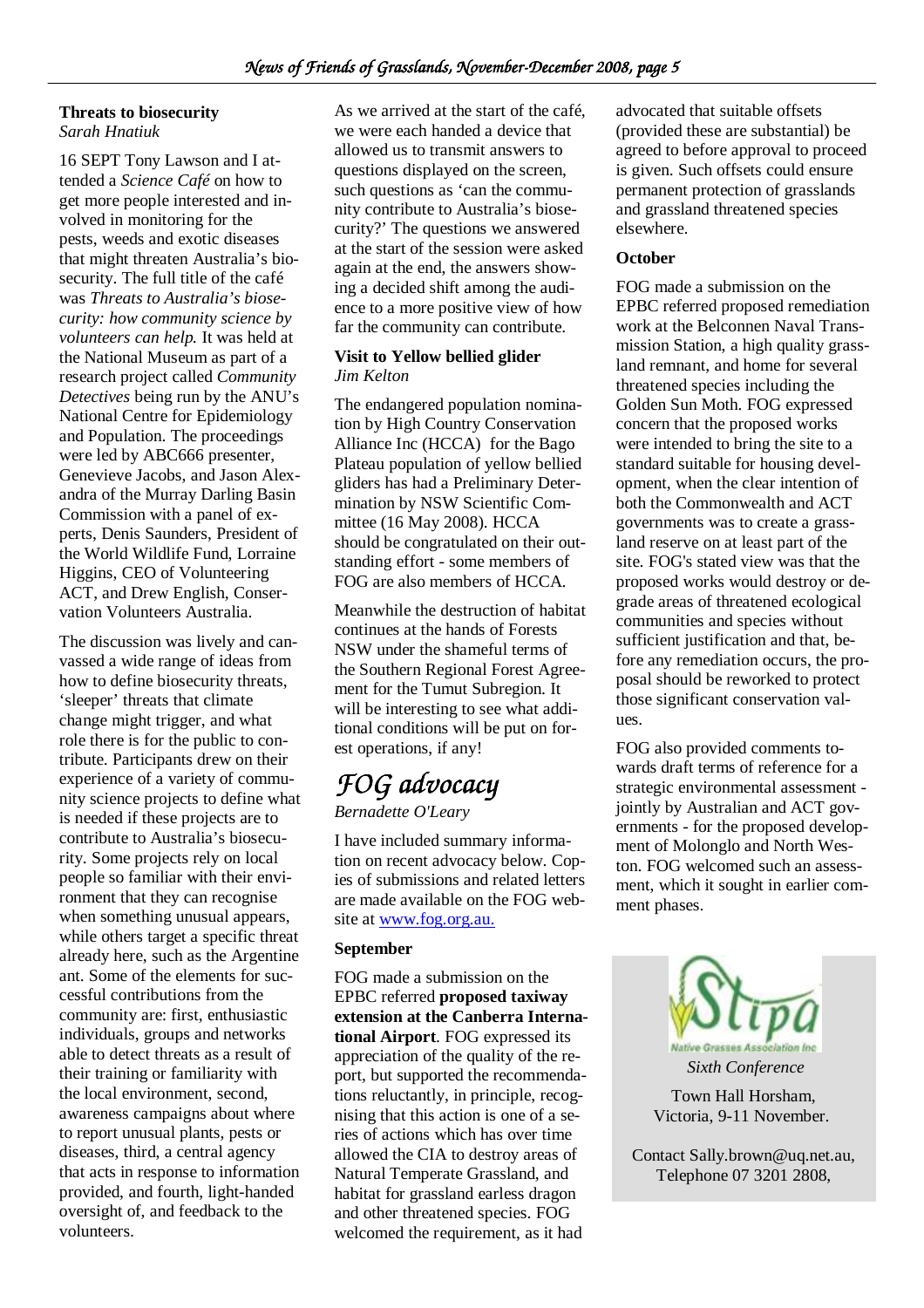## *Cultivation Corner:*

### **Understanding our plants and our patch -** *- Janet Russell*

The rain and warmer weather has brought renewal in the garden. There are more weeds than we have ever had. The challenge is going to be to ensure that we properly identify them and not pull out anything precious. Some of the



daisies we have planted such as the golden and sticky everlasting daisies (*Xerochrysum bracteatum* and *X. viscosa*) and *Ammobium alatum* have self-seeded. The *Ammobium*  did not produce any seedlings last year but it looks as though they will not need any propagation assistance from now on. They seem to persist as rosettes even if they do not flower. The grasses will nearly all need a flower-head before we can tell what we have.

The hoary sunrays (*Leucochrysum albicans* var. *tricolor*) which are the white and yellow variety (I only have one plant of the yellow one) are looking bright and healthy. They are one of the most attractive grassland species we have put in. According to various sources on the web, which include abstracts from scientific papers, I have found out more information about this plant which is listed as endangered under the *Environment Protection and Biodiversity Conservation Act 1999* (EPBC Act). The species do not self-pollinate but they do produce plenty of viable seed even in relatively small populations (74 individuals was the minimum mentioned in the populations studied). For this species to continue to thrive, management that





maintains open, and preferably, disturbed ground is needed and presumably enough other specimens to provide for cross-fertilisation.

On the face of it, it seems to be easy to meet the needs of this species and grow them in gardens. This is the theory. We have only two self-sown seedlings and they were the progeny of about three plants at that time unless they were pollinated from another source. I do not know of any other plants locally. I could only find one reference to their pollinators and they are assumed to be insects. Further information on flowering, seed and sowing can be found at: http:// www.understorey-network.org.au/

ASTERACEAE/ Leucochrysum albicans ssp albicans var tric olor.html.

It is a challenge to understand the

unique requirements of native plants and how to maximise the opportunity for them to thrive and reproduce. One of the other factors in the larger scheme of things in growing plants is maturing gardens which change the conditions and microclimate in which the plants live. The amount of cover provided by the established eucalypts in our garden, for example, has increased markedly since 2000 when we first created our garden. We are also continually finding acacias germinating, either from the neighbourhood or from a seed bank in the soil. Some are welcome like the early wattle (*A*. *genistifolia*) which can provide cover for small birds. If however we are not vigilant, our garden could become a forest of acacias and we may find that our sunrays and other grassland plants will be struggling in this new environment.

*L.albicans* var. *tricolor* top *and L.albicans* var. *albicians*  bettom)

### **FOG website**

The FOG web site (www.fog.org.au) is now well established and attracting around 500 visits per month. If there is anything you'd like to contribute to the site, let us know: webmanager@fog.org.au.

### **Newsletter available electronically**

You can receive the newsletter in colour, electronically, instead of the paper copy. To arrange, contact Margaret, details back page.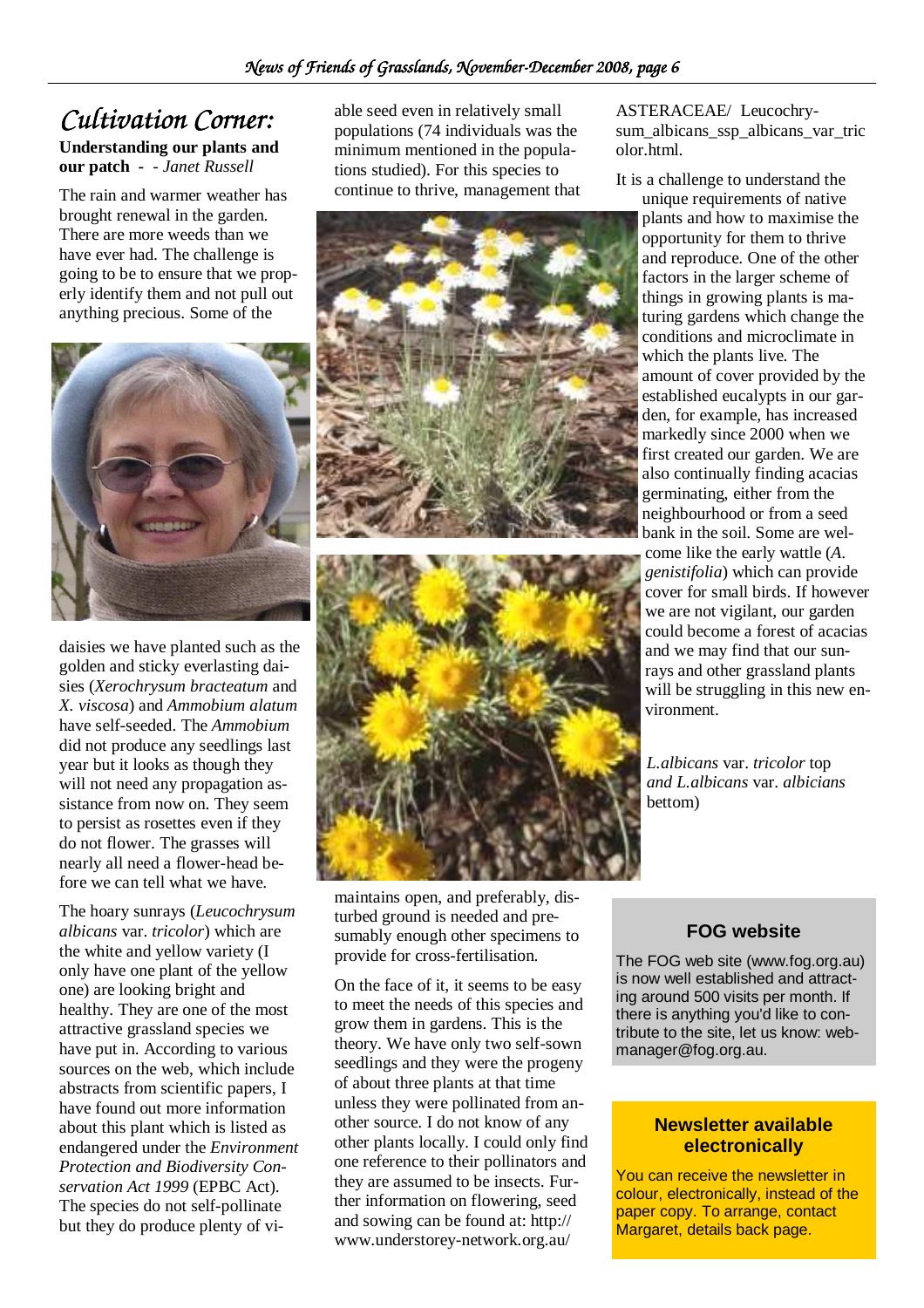# *Cooma: a melting pot**Tony Lawson*

SUN14 SEPT Eighteen members of FOG and Canberra Field Naturalists and local residents had a very successful field trip to study the world famous geology of the Cooma region.

On the drive down, the clouds were so dark that they were indistinguishable from the Tinderry Mountain Range. Fortunately the strong winds gradually dispersed the clouds during the morning and quite good weather was experienced for the remainder of the day. or *thermal* metamorphism which occurs when the existing rocks are subjected to increasing temperatures. This is caused by the existing rocks coming into contact with intruding magma or lava. For example, limestone is converted to marble or sandstone to quartzite.

Following the morning tea and talk, the group set off for the ten sites at which the rock exposures would illustrate the features that Dennis had discussed. The first site was located on a ridge along Myall Road, south of Cooma

It was fortunate to be able to escape those strong winds by enjoying the terrific hospitality of Bob and June Wilkinson, who had a warm fire and provided us with tea and cakes, while listening to Dennis Dyer. He yet again gave an entertaining and informative explanation of how geological time was set up, discussed



where the intermediate plutonic rock identified as syenite, was exposed (see photo). It was intruded during the Jurassic period (213 - 144 mya). The group accessed the site by walking through a field and ascending the ridge. The hot magma had heated the adjacent rocks. During the discussion there was a

loud bang as the high winds brought down a large tree branch. As well as Dennis' geological pearls, at each stop we were informed about the accompanying vegetation by Geoff Robertson.

The remainder of the stops were in road cuttings. This consisted of one on the return to Cooma, two in Cooma and another six on the road out towards Berridale. The first stop was at an exposure of basalt which had been formed from lava that had erupted towards the end of the Tertiary period (66 - 5 mya). The basalt flows had filled in the valleys and subsequent erosion has resulted in flat topped hills scattered throughout the region.

In Cooma itself we encountered the location of the maximum temperature and pressure during the Ordovician regional metamorphism. The temperature caused the sedimentary rocks to melt and later cool to 'S'type granite with xenoliths of gneiss that did not melt. A nearby location exposed amphibolite that was formed by the Ordovician basalts changing to this but not melting.

As we headed towards Berridale after lunch, the regular wayside stops illustrated the impacts of reducing heat and pressure (regional metamorphism) on the Ordovician rocks. We successively saw migmatite ( a rock that is partially melted), gneiss (a banded rock with light and dark coloured bands), schist ( a rock with visible flaky biotite crystals) and phyllite ( a rock exhibiting a greenish coloured sheen).

the relevant periods and concluded with a discussion of the key geological features of the region.

As with Canberra, the oldest rocks were deposited during the Ordovician period (505 - 434 million years ago (mya)). These Adaminaby Beds consist of deep marine interbedded siltstone and fine sandstone together with some submarine basalt flows. These were tightly folded at the end of the Ordovician and those located in the Cooma area were subjected to high temperatures and pressure due to deep subduction resulting in high grade regional metamorphism.

The region is therefore internationally well known as one can observe the effects of increasing temperature and pressure on the sedimentary and volcanic rocks found there. Regional metamorphism occurs when the rocks are subjected to increased temperature and pressure. The increased temperature in this case is due to the rocks being pushed deep into the crust and the pressure is due to the plates in the crust being thrust against each other. For examples, shale and siltstone are converted to slate, phyllite, schist and gneiss. In the Cooma area, the temperature was sufficiently high (~550oC) for the sandstone and siltstone to melt to produce migmatite and 'S' type granite (when the melt finally solidifies).

The other type of metamorphism is known as *contact*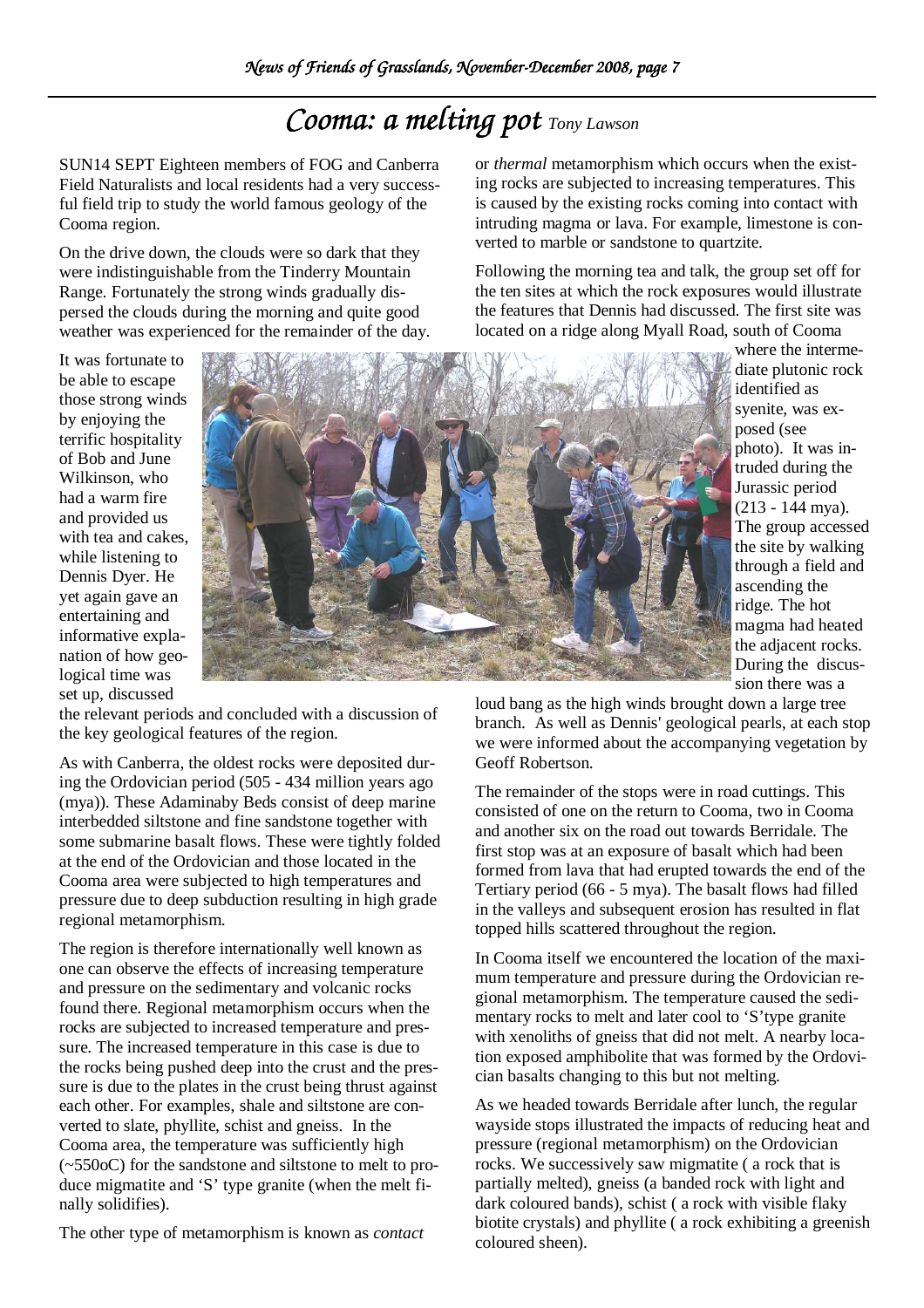As Berridale was approached, the impact of another granite intrusion could be seen. First we observed an aureole, which was caused by the Berridale granite of Silurian period age heating the adjacent Ordovician rocks (contact metamorphism). This produced rocks such as quartzite and hornfels that have resisted weathering and erosion more than the surrounding rocks to produce a prominent ridge. The Berridale granite is a large intrusive body and hence could be called a batholith, whereas the intrusion of the syenite was much smaller in overall volume and it is therefore called a pluton. The Berridale granite has weathered on the surface to produce tors which are a feature of this area.

All in all a very enjoyable day for the participants. This included the then Mayor of Cooma who now can visualise a new tourism opportunity for the region. Many thanks to our leaders Dennis and Geoff and to our kind hosts June and Bob.



# *FOG gospel workshop FOG workshop* Grasscover

SAT 30 AUGUST Eighteen FOG members and friends participated in the *Grassland Gospel According to FOG* at the Mugga Mugga Education Centre. The aim was to provide FOG members with the knowledge to be more informed, involved and confident.

Tony Lawson facilitated the workshop, and said that its purpose was to look at how FOG might build individual member's capacity to achieve his/her purpose, which may be to better understand conservation management, advocacy, and/or flora and fauna, etc., and to build the organisation's capacity to deliver services. He pointed out that FOG works with many audiences from which it draws its membership and which it tries to influence, including private and public native grassland managers, public authority policy/decision makers, community NRM groups/ conservation NGOs (including larger groups with staff and smaller groups with volunteers only), students (primary schools, high schools, universities), public funding providers, and the general community. He said that we needed to identify how to build capacity in members and FOG as an organisation, to address what our key messages are, and how we develop and deliver them, and what resources we have and need to develop. The attendees then introduced themselves and stated what they wanted to achieve from the workshop.

Isobel Crawford spoke on how we might build capacity in individuals and FOG as an organisation. She addressed the question: to whom are we trying to impart skills, i.e. what are the different audiences and their needs. She outlined the skills that we are trying to develop such as plant and fauna identification, site assessment and management planning, on-ground management skills such as weeding and baiting, and governance skills. She next addressed how individuals and the group might learn these skills and the obstacles to learning. She gave examples of how individuals can develop a very high standard of knowledge (e.g. one could learn more about plant identification by becoming a volunteer at the National Herbarium or the Botanic Gardens). She posed the question of what are the possible strategies for building FOG's and its members' capacity.

Julie Palmer spoke on what FOG has to offer other groups. As the recently appointed facilitator to Ginninderra Catchment Group, she had found FOG skills and assistance to be of great benefit to her in her work and in developing her own skills.

David Eddy spoke on FOG's key messages. First, native grasslands are natural communities and form part of a mosaic of vegetation formations. Each vegetation formation (grassland, woodland, wetland, forest, riparian, heath) is driven by its physical environment, external influences and internal ecological forces, and provides ecosystem services to organisms within the community, beyond the community and to human communities. Second, grassy ecosystems have been largely removed or highly modified. Third, grasslands and grassy woodlands are threatened with extinction. Legislation now exists to provide a framework for their protection and recovery. Fourth, grassy ecosystems are dynamic systems, requiring active management, including some form of herbage management, as the natural herbage management processes have been removed or disturbed. Fifth, grassy ecosystems provide habitat for flora and fauna, hence conservation of the whole ecosystem is more efficient and arguably more important than 'conservation' of single species. Finally, he outlined FOG's various roles in articulating these messages.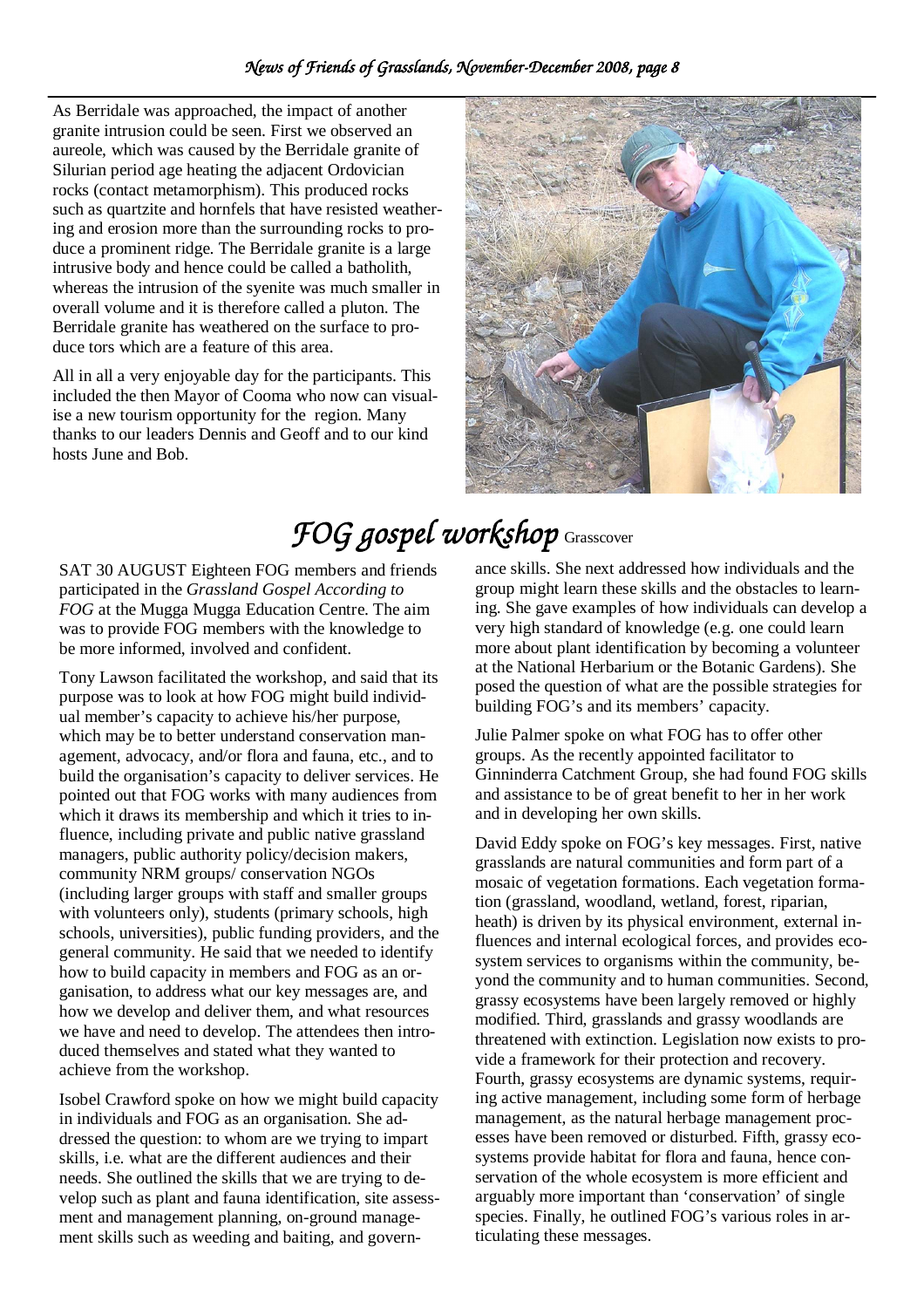Geoff Robertson then spoke on the services that FOG provides and the resources it has to deliver them.

### FOG provides:

i. an advocacy role, and although this was outside the scope of the workshop he pointed out that advocates need to be well informed and authoritative and therefore everything FOG does contributes to building advocacy capacity.

ii. education through a range of activities such as the newsletter, website, sales of *Grassland Flora,* education material, talks to students and groups, a program of site visits and workshops, and participation in other groups.

iii. on-ground work, e.g. at Old Cooma Common Grassland Reserve and Hall Cemetery.

iv. extension services include visits to properties and help with flora and fauna identification and management planning.

v. research assistance, e.g. Scottsdale grassland monitoring, plant and reptile surveys, and the Sun Moth Count project.

vi. assistance to other groups in governance (sitting on boards), expert knowledge, and assisting in strengthening links to resource people (e.g. Kosciuszko to Coast, Bush on the Boundary, Parkcare, Monaro Grassland CMN, Southern Tablelands Grassy Ecosystems CMN).

vii. support for other groups to obtain resources (funding applications) and in-kind services.

viii.assistance to the general public by providing assistance to government and industry, students, land managers, and interested members of the public, usually in response to inquiries about grassy ecosystems, plant and fauna ID, and how to access materials and people with particular skills.

Geoff pointed out that FOG has a number of resources: FOG newsletters, fact sheets, posters, brochures, other literature, various Powerpoint presentations and a slide projector. It can also offer assistance on key messages, plant and fauna identification and management planning skills, and how to build capacity and governance skills. FOG also has access to a powerful network of experts. Nevertheless, FOG has its own shortcomings and there are obstacles to service delivery. The point of the workshop was to explore what resources we need to develop.

Following afternoon tea, the workshop formed two groups to address whom we should be targeting and what resources should be developed. Some common themes were presented by both groups.

Group one concluded that we should be targeting landholders, residents in sensitive vegetation areas, the general community, the Science Teachers Association, and

catchment and parkcare groups. To landholders, FOG should offer extension services, working with CMNs and government agencies, and provide a standard FOG management package to landholders. As part of this, it should provide special extension training to FOG members. For residents around sensitive vegetation areas, FOG could look at targeting nursery associations and providing them with weed information, and we could target schools in those areas, e.g. Crace. In these activities FOG could perhaps work more closely with Greening Australia.

Group one also thought that the website might be further developed by making it more interactive, and linking it more closely to other groups. Possibly FOG could obtain a grant, or form a business alliance to improve and maintain its website. FOG ought to develop a standard kit for stalls, possibly conduct a photographic exhibition for shopping centres, organise a column in the *Chronicle,*  and form stronger alliances and partnerships with other groups, e.g. CMNs, community councils and government agencies.

Group two considered the question 'what resources does FOG need and how could it organise these'? Suggestion included: creating a media/communications 'person'/ officer, building a greater public profile/presence (through the media), providing a package of fact sheets, providing more links to our website on issues of common concern (water, lawn, native gardens, and seed), targeting activities to increase membership and thereby increase the 'talent pool', providing a succinct 'grassland publicity' package, and utilising the landcare display trailer. The group didn't offer suggestions on how to achieve these ends: money, people, enthusiasm, organisation and time were all limiting factors. Both groups considered that much of what FOG is doing is also covered by other groups and therefore care should be exercised to work with those groups and to avoid duplication.

Tony Lawson summed up by asking 'where to from here?'. Tony said that the workshop had identified new resources that were needed, and had provided ideas on how we should proceed to obtain those new resources, and suggestions on what should be included in a plan of action. The FOG on-ground and extension group aims to hold a series of meetings about how to realise some of these suggestions.

POSTSCRIPT: at its meeting on 13 October, the FOG on -ground and extension group decided to recommend to the FOG committee, that starting in early 2009, after the Sun Moth Count is winding down, that FOG ought to take on three tasks. First, develop a display that can be used to advertise FOG at suitable events. Second, develop a framework of topics and case studies, to sum up FOG's messages and experience, that could be turned into fact sheets for the website - possibly these could be published. Third, explore publishing suitable material in the media. In each task, FOG seek out potential partners with similar objectives, strategies and skills.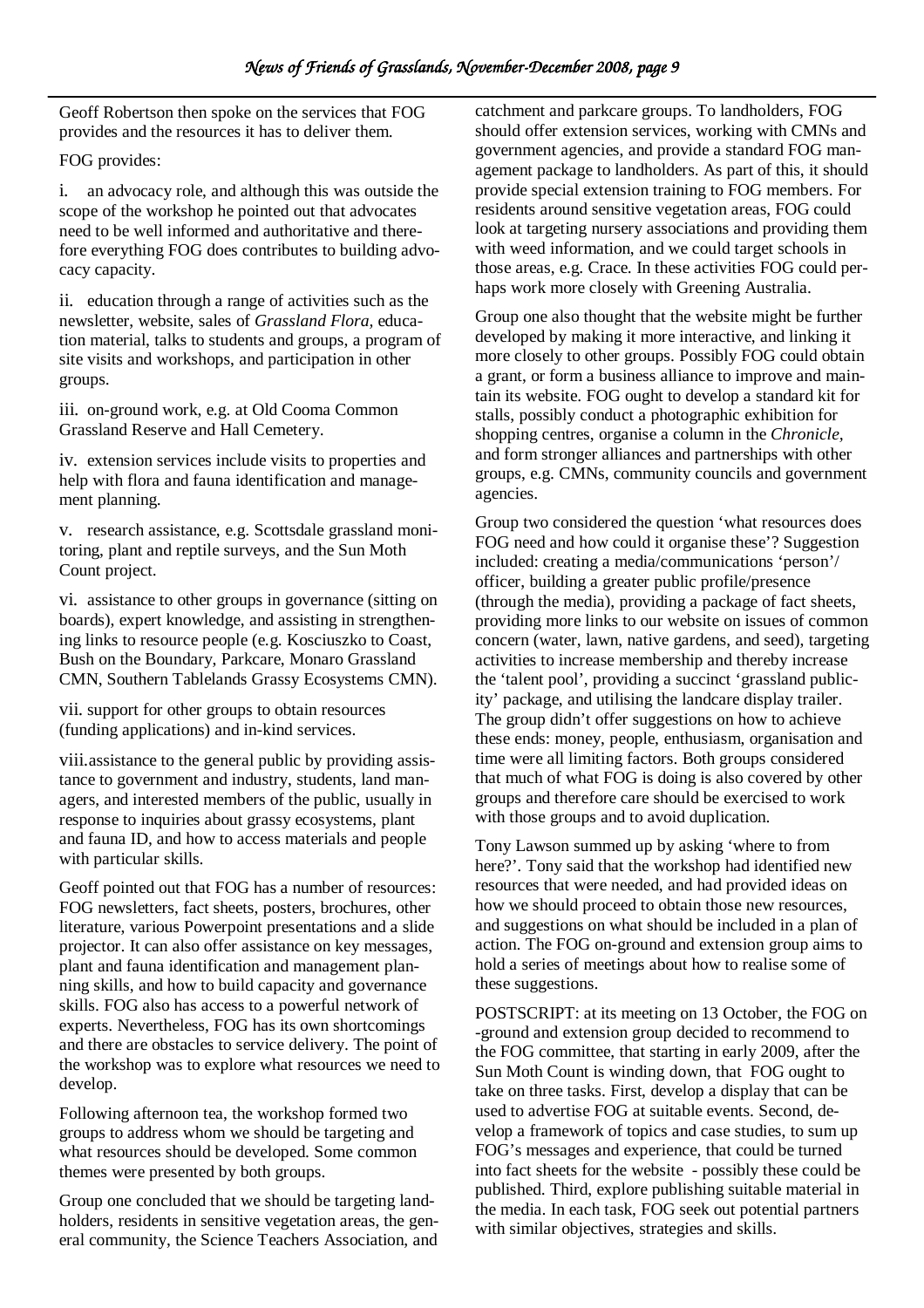# *Woorndo grassland listing Deborah Peeters*

FOG members will be interested to know that special heritage-listing has been given to the 120ha of Woorndo grassland including the town common, cemetery and roadsides, which FOG visited in Victoria in 2006. According to Heritage Australia, this listing provides excellent examples of the remnant vegetation communities which once dominated the western Victorian basalt plains. These are the kangaroo grass and spear grass grasslands, and the wallaby grass wetlands, which form in depressions on the basalt plains, and the

rough-barked manna gum (*Eucalyptus viminalis* ssp. *cygnetensis*) open woodland community.

Each of the communities is influenced by the varying parent materials, which comprise newer volcanics, laterite, and Grampians Group sediments. Roadsides around the town of Woorndoo and the common and cemetery within Woorndoo are of national botanical significance because they contain rare and threatened species of flora,

and are of state botanical significance for the presence of rare and threatened vegetation communities. The area provides excellent examples of the grassland, woodland and wetland vegetation types which were typical of the western Victorian basalt plains, but which are now rare as a result of agricultural development.

Two rare and threatened floral species occur in the nominated area, clover glycine (*Glycine latrobeana*), rare in Australia and vulnerable in Victoria, and small milkwort (*Comesperma latrobeana*), vulnerable in Victoria. The grassland provides habitat for the nationally vulnerable striped legless lizard (*Delma impar*).

The area has biogeographical significance, with three species reaching the limit of their range, including short wallaby grass (*Danthonia carphoides*), slender goodenia (*Goodenia gracilis*) and a species of Rush (*Juncus*  sp. *A*). Several species on the Grampians Group sediments west of the town are more typical of dry forests than the vegetation of the basalt plains. Of these, slaty she-oak (*Allocasuarina muelleriana*) has a disjunct occurrence, and forms the only known population south of the Great Dividing Range.

It goes without saying that Woorndo is a very special place. Apart from the grasslands, nearby is the biggest and most beautiful river red gum (*E. camaldulensis*) I have ever seen - estimated to be at least 500 years old. It is worth the trip just to see that.

Remnant grasslands sites, apart from the town common and cemetery (in Greens Lane) and the road reserve, are on either side of the following formed roads:

**Woorndoo-Chatsworth Road** between AMG eastings: (Zone 54H) 649500m east (being approximate AMG point: 54HXD495064) and 657500m east (54HXD575048),

**Mortlake-Ararat Road** between AMG northings: (Zone 54H)

5805000m north (being approximate AMG point: 54HXD580050) and 5810100m north (54HXD582101),

**Bolac Plains Road** between AMG northings (Zone 54H) 5804400m north (being approximate AMG point: 54HXD590044) and 5811600m north (54HXD585116),

**Mortlake-Ararat Road** between AMG northings (Zone 54H) 5803300m north (being approximate AMG point: 54HXD592033) and 5804400m north (54HXD590044),

**Woorndoo-Dundonnell Road** between AMG easting (Zone 54H) 659000m east (being approximate AMG point: 54HXD590034) and 661500m east (54HXD615039); and

**Streatham Road** between AMG northings (Zone 54H) 5803200m north being approximate AMG point: 54HXD578032) and 5804200m north (54HXD580042).

On a different note though was the very exciting news received last night that Natural Temperate Grassland of the Victorian Volcanic Plain has been listed as critically endangered on the EPBC Act 1999 - effective from 21 June 2008. This is by far the most important listing in Victoria due to the extremely limited extent of this significant community and its overlap with areas currently being actively developed around the Melbourne metropolitan area.

I have just joined FOG. I live on the edge of the Western Volcanic Plain (65 Old Ballarat Road, Batesford) in south-west Victoria, and my husband and I have a small but diverse remnant patch of western (basalt) plains grassland on our property and are very keen to learn everything we can to ensure its ongoing survival. If you are in the area and want to contact me, my details are (03) 5276 1272 or enviro-hort@vic.chariot.net.au.

Photo : FOG at Woorndo Common 26 Oct 2006

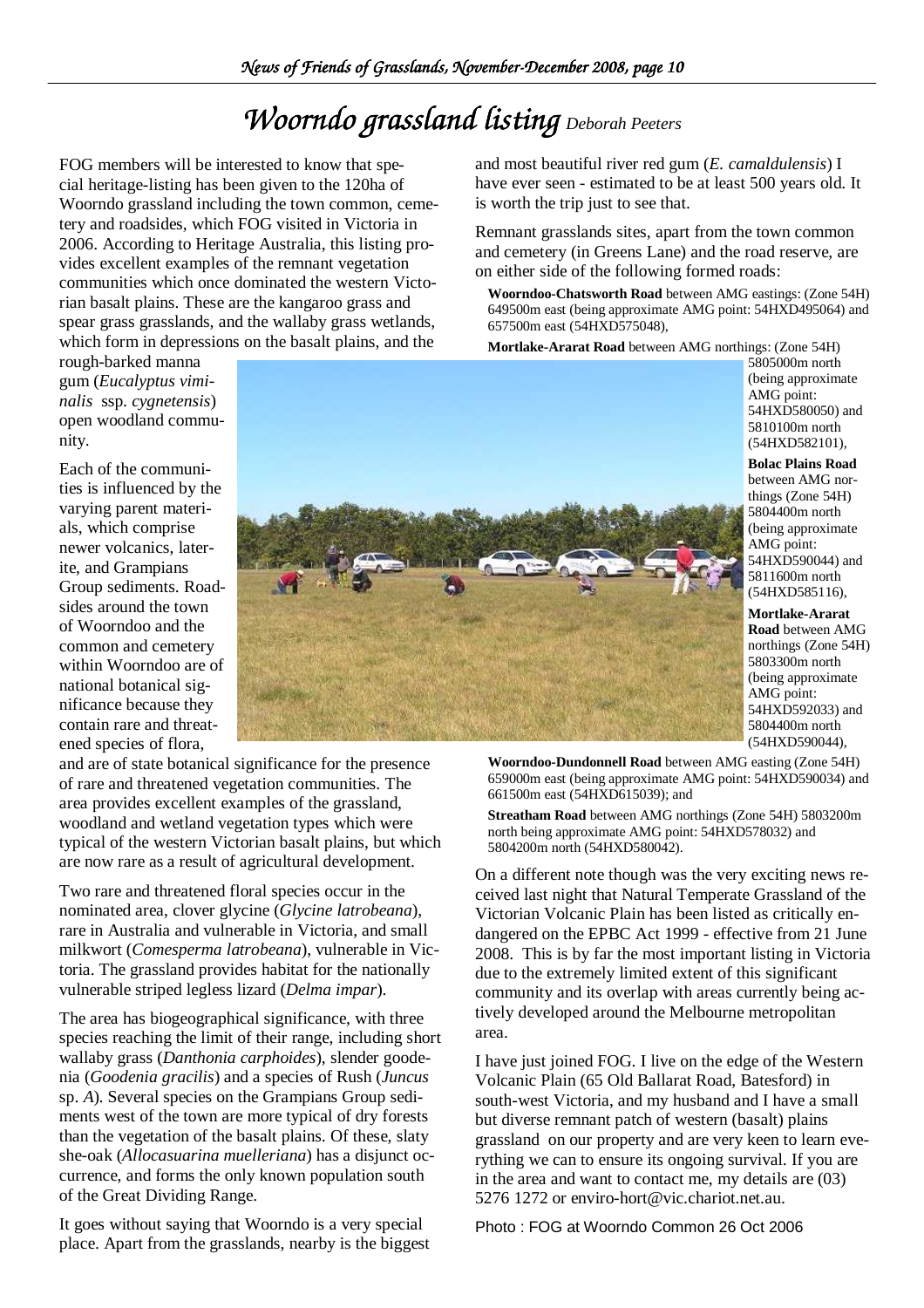# *Narrawallee (Long Grass) country Narrawallee (Long*



*Lauren Van Dyke ( K2C Project Facilitator), Sarah Eccles (Bush Heritage) and Alison Elvin (Natural Capital) compiled this article, which they sub-titled: An Indigenous understanding of the Bush Heritage 'Scottsdale' property in context to the wider K2C project area. Narrawallee is the Ngarigo name for the Monaro grasslands.FOG thanks Rod Mason for agreeing to publish this important material.* 

In 2007 Bush Heritage Australia had the unique opportunity to hear and record valuable indigenous cultural perspectives on 'Scottsdale' Reserve, its 1328ha conservation property 4km north of Bredbo in NSW. The interpretation of country and stories of ancestral connections were generously shared by traditional elders of the local region, who live in and move through the NSW Kosciuszko mountains and coastal escarpment.

The stories of indigenous connections to this region are critical to the work being done in the Kosciuszko to Coast (K2C) Project. K2C works with existing landholders to enhance landscape function and to allow animals to move through the landscape, including habitat for local and migratory mammals, reptiles and birds. The project partners believe indigenous insights will help answer questions about how to manage and restore this fragmented landscape.

The respected neighbouring elder, Ms Matilda House gave the official welcome to country at the launch of Scottsdale Reserve in March this year. She welcomed Bush Heritage, as caretakers, to the country where her great grandfather once moved. In her welcome address Matilda delivered an impassioned speech and named the mountain range on which we stood as Murra Binagai (Path to Laughter) in the presence of the many people gathered on the highest plateau that day.

In September and again in October 2007, Rod Mason (Indigenous Education Liaison Officer, NPWS) and Geoffrey Simpson (Catchment Officer, Indigenous Communities, Murrumbidgee Catchment Management Authority) visited Scottsdale and spent days sharing their cultural interpretations of the country. Information collated from these visits and future meetings will build an ongoing record of indigenous knowledge of the area and its significant cultural resources and values. These values are critical to the Indigenous people who have relied on them for their food, fibre, tools, shelter, medicine, and spiritual/social sustenance.

Rod Mason, an elder, traditional healer and spokesperson for the Ngarigo people explained why his people come to the Narrawallee long grass country of the Southern Tablelands and Monaro. Through the generations they have followed seasonal changes, spending winter on the coast and summer in the tablelands and the Monaro grasslands. Rod's knowledge was passed down to him by his uncles and Murray Jack, his great, great, grand father, a venerated Ngarigo leader, who lived and moved through this tall grass country. Now it is Rod's turn and responsibility to pass on his cultural knowledge and be a custodian for this country.

Rod explained that Scottsdale and the surrounding country are called three different names in Ngarigo language: Wadbillaga (Escarpment country); Narrawallee (Long Grass country); and Tidbillaga (Mountain country). Rod also spoke of Nulaga, the small hilly country beside Tidbillaga and Walaga, the coastal lands. The Indigenous connections to these distinct areas are significant in a range of ways including when people arrive and leave, and the roles different families played as custodians of all the plants, animals and resources. Seasonal changes, for example, bring on the movement of species including sugar gliders, possums, echidna and skinks in the Narrawallee country, providing essential sources of food in specific seasons.

Rod asked us to stand and listen to the land and allow it to reveal what it is missing. The message from his two visits was that the acacias, lomandras and many bird species are missing. When Ngarigo and Ngunnawal people head for the Narrawallee country in spring and summer, they look for an abundance of food, which once included quail, bush turkey, bustards and emus. Now these birds have seriously declined in the region as their food sources and habitat have been removed.

Rod suggested that if we re-plant the fruit bearing shrubs such as wattles, tussock grasses and species like matrush, then over time the natural regeneration processes will restore the tree cover, and appropriate habitats will follow. Birds will assist this process through seed dispersal. In the great journeys and trading systems of Indigenous people across the country, seeds of many species were, and still are, carried long distances for food and medicine, and trade. Sometimes seeds just came along for the ride. As Rod said, 'if the seed from a species currently believed to be non-local isn't in the landscape, it will be on its way!!'

Rod impressed upon us the three great laws which guide his people: the Wind, which blows the country ahead so that people can travel into it; the Rain, made by the Rivers; and Fire, the great cleansing agent.

He said if we observed the weather patterns at Scottsdale very carefully, we would realise that this landscape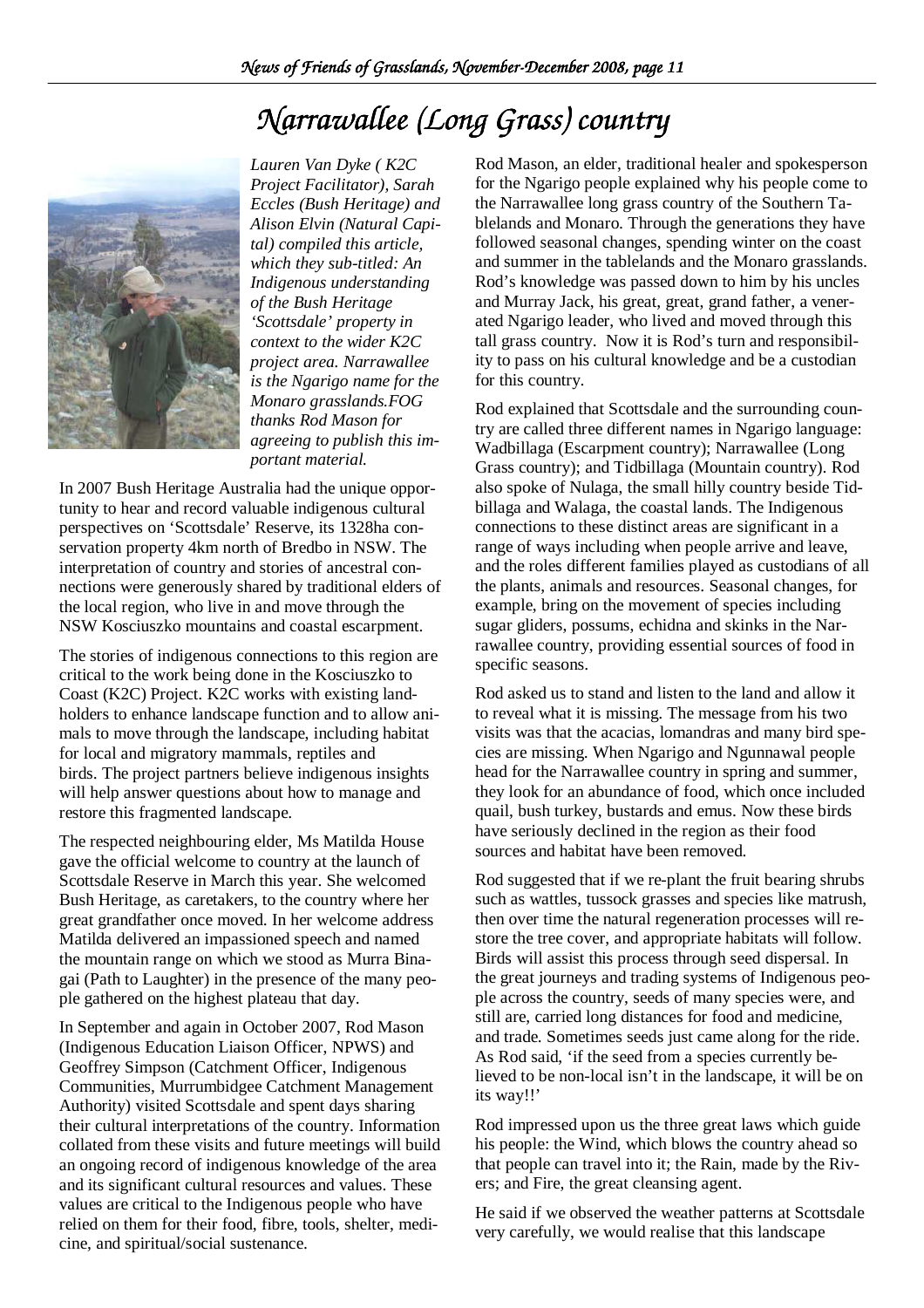actually has eight seasons, and our management would do best by responding to that. This would guide when and how we undertake burning, both for regeneration purposes and for fuel load control. Early in the morning



with very low cloud cover and no wind is the ideal time for small burns. He recommends we burn in patches and clumps in mid to late autumn, if there is good moisture.

Abiding by the indisputable laws of wind, rain and fire, the people always search for camp sites which provide food, medicine, fibre, and materials for making tools and shelter. Across the landscape, every plant is given male or female properties, around which specific rules and rituals are observed. Almost every plant has a use – for example, the bullrush roots and seeds provide food, the beard heath offers cordial and medicine, as does the rice flower, and the black cypress leaf was crushed and boiled to heal skin sores. Seeds of acacias, hakeas, casuarinas, banksias and persoonias are used extensively for food and sometimes medicine. Tree sap, depending upon the spe-

cies, can also be used for many purposes, ranging from food, to glues and jewellery.

Clay, with its rainbow of colours and minerals, has a multitude of medicinal uses, and is highly prized. The local quartz and chert rocks are especially appropriate for making sharp tools, and the smooth river rocks are perfect for grinding substances such as seeds. Rod pointed out that wherever rock tools and other artefacts have lichens growing on them, they are probably older than 800 years. He says that the tools he found on Scottsdale made from stones like Olivine have actually travelled here with his people on their journeys from a great distance away, many thousands of kilometres. They could have been used in a trading system which occurred from east to west right across the country.

Ceremony is an integral part of Rod's people's culture, telling of food, medicine, fibre, tools and shelter through song and dance, together with the responsibilities, roles and obligations belonging to every member of the community. Ceremony can also create maps of the landscape you have been travelling through, and are heading towards.

For indigenous people looking for food and fibre the Lomandra plants offer a good supply of both. This tough plant grows today in rocky outcrops and provides a habitat for lizards, land snails and grasshoppers (a food source for birds) and is the plant predominantly used for weaving baskets.

Rod observed a dearth of these useful plants on Scottsdale. Cassinia shrubs, which are still well represented on Scottsdale, are used for their antiseptic qualities. The leaves were rolled to release their resin and placed on deep wounds or rubbed in hair to control lice.

Grassland fire management was an important tool. It was used frequently and strategically to encourage fresh growth, which provided food and habitat for animals and people alike. The new growth attracted grazing animals that were hunted for food. In more recent times fire has been sporadic and cultivation has seen the fertile valley floors in the region dominated by African Lovegrass (*Eragrostis curvula*) which has choked out much of the quality grassland biodiversity. Rod recommended that three consecutive burns might assist a natural restoration process, possibly temporarily covering the area with acacias as they begin to restore the natural grasslands and grassy woodlands. Burning is an integral part of the long term Scottsdale Management Plan in grassland restoration, and it is especially useful in establishing a mosaic of vegetation across the landscape, offering much in shaping greater ecological and thus habitat diversity.

On our journey to the Murrumbidgee River, Rod identified an ancient scar in a Yellow Box tree which would have created a coolamon or shield hundreds of years before. At the river he showed us how to twist a river reed to create rope for weaving nets and bags. Rod took us to a tool making site where he identified an unusual core stone and impressed upon us its age and significance. Core stones were carried from region to region with pieces being chipped away for use as cutting agents or in spears. Rod believed the core stone had been brought in from a long way west. A hammer and anvil set and grinding stones are also present on the site along with many other cherts and flakes. These sites will be managed to prevent disturbance and further documented in the near future.

Deep indigenous culture cannot be relayed in a few short days and so an ongoing dialogue and collaborative friendship with the indigenous people of the area will be pursued. The early history of white settlement and Indigenous displacement on the Monaro is well documented, although we are indeed fortunate there are traditional custodians like Rod Mason who still traverse the cultural pathways between Wadbillaga, Narrawallee and Tidbillaga countries.

PICTURES THIS PAGE: Rod Mason at scar tree on Scottsdale . A spear head cut out from chert material. Core stone from far west. PREVIOUS PAGE Rod giving plateau perspective.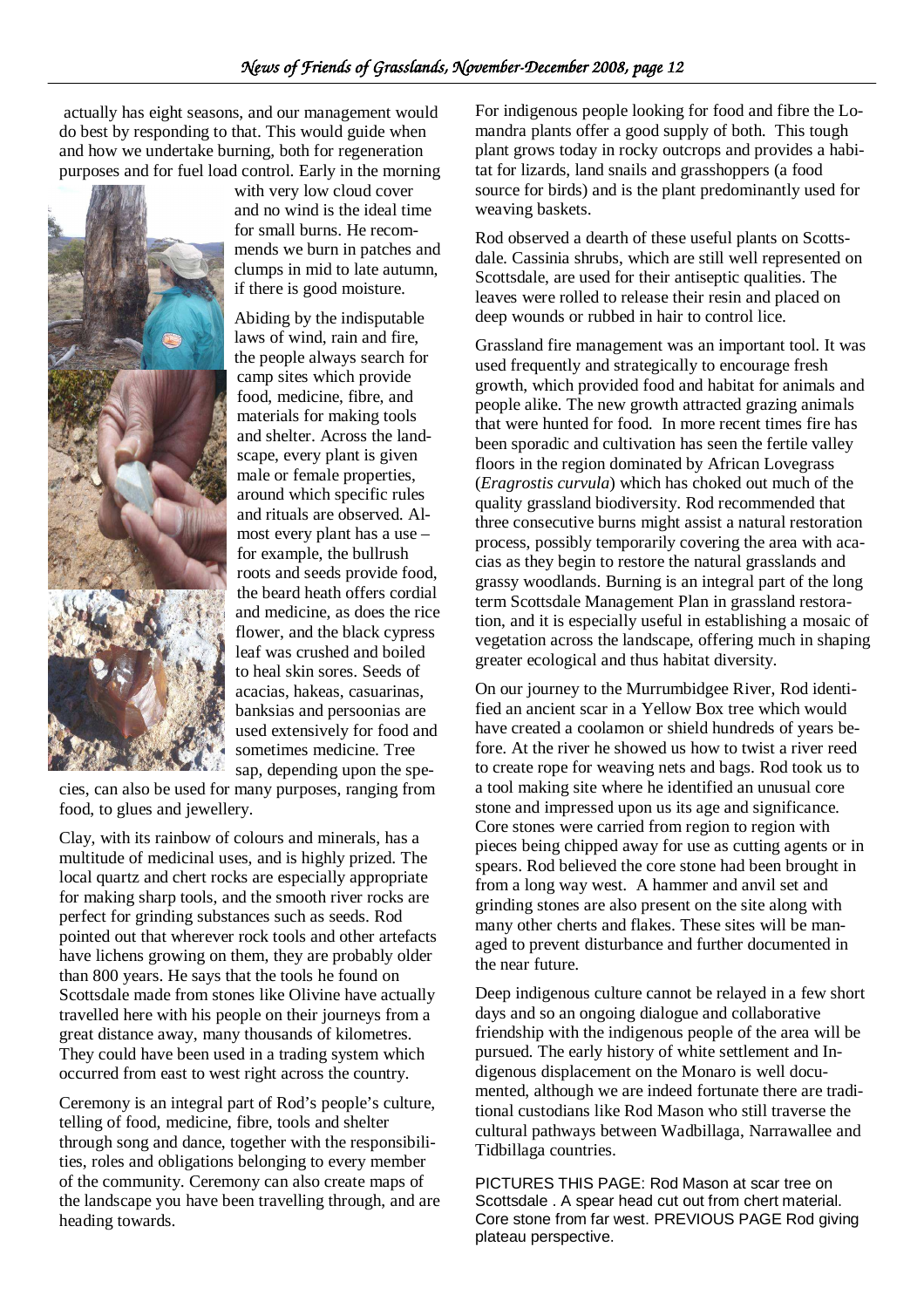### *Austral toadflax inconspicuous and unspectacular, but threatened Michael Bedingfield*



Gerald Durrell was a well known English naturalist, who wrote many wonderful books about nature, and did an enormous amount for conservation. He was particularly concerned with what he called "little brown jobs" and "small uglies". This reminded me of the role of FOG, which works to ensure a prosperous future for many rare, small, nondescript creatures, both animals and plants. Examples are the pink-tailed worm lizard (*Aprasia parapulchella*) and Key's matchstick grasshopper (*Keyacris scurra*). These tiny and unusual animals, despite their threatened existence, are not well known by the general community. A plant which fits in this grouping is austral toadflax, which is a nationally vulnerable species. It is hard to find growing among the native grasses, even when flowering. It is unglamorous as it is rare, and because of its scarcity, receives

special mention in *Action Plan 27 – ACT Lowland Woodland Conservation Strategy*. This document was produced by Environment ACT and provides a valuable reference.

Austral toadflax is a sprawling plant, which is perennial, hairless and with yellowgreen foliage. It can grow up to 40 cm tall, but the specimens I have seen were only 15 to 20 cm high. The flowers are greenish-white or greenish-yellow, starshaped, with 4 or 5 petals, and only about three mm across. Flowering occurs locally in late spring. The fruit is small, spherical and two to three mm wide. The plant is semi-parasitic, deriving some of its nutrients from the roots of other plants, and has a strong association with kangaroo grass. While it is hard to see at the best of times, during winter the plant is dormant and invisible, and it comes up only in seasons with favourable rainfall. These shy habits make it quite a challenge to find.

The plant grows in grassland, grassy woodland and grassy heath. There are several populations in the ACT, all in nature reserves, such as Mulligan's Flat and Tidbinbilla. The specimens in the photographs were found on Barney's Hill in southern Tuggeranong. It occurs in a small number of scattered locations in our region, and also on the coast and slopes of NSW, as well as in Vic and Qld, and was found in eastern Tasmania in the past. Since the plant is so rare locally, and because of its bashful manners, I wasn't able to get enough good photographs to be able to draw it properly. So, for a change, I've provided just photographs. These are slightly enlarged and on the separate pictures you can see the tiny white flower and round fruit.

The botanical name for austral toadflax is *Thesium australe*. The name is derived from the name of *Theseus*, who is a character of Greek mythology, and *australe* meaning southern. A similar looking plant is creamy candles (*Stackhousia monogyna*), but this sameness occurs only after the candles have finished flowering, started to wither and are faded and yellowish in colour.

When the general public is constantly stimulated with colourful and spectacular images in the media, raising their awareness of the plight of this and other small and modestly dressed forbs and animals is a mammoth task. But if a television show called "Ugly Betty" can be popular, then we can believe that there is hope.